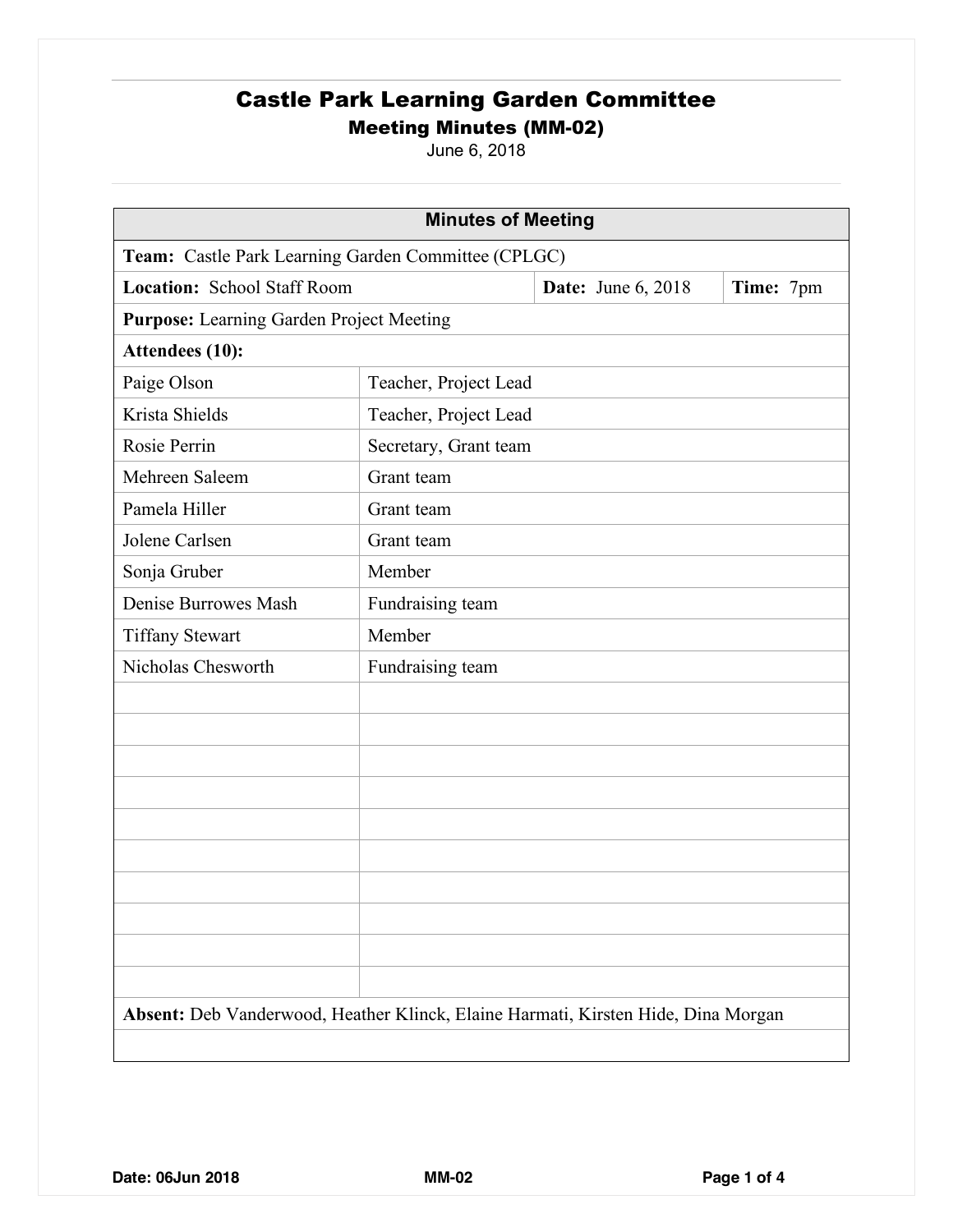June 6, 2018

### **Discussion**

### 1. **Name change from Citadel Gathering Place – Rosie**

The name of the project was changed from 'Citadel Gathering Place' to 'Castle Park Learning Garden' as there is a Gathering Place in Leigh Square, downtown Port Coquitlam and the change will eliminate any confusion.

### 2. **Revised Plans – Paige**

David Stoyko quoted \$4500 to create a revised plan, which included the site plan, sketches, future meetings etc. Jeff Smithies, PAC treasurer contacted David Stoyko to keep costs within the initially indicated \$1500-\$2000 range, so we should be receiving the revised sketch this week.

### 3. **Installation of Phase 1 of Learning Garden – Paige & Krista**

The first component of the project, planter boxes with adjoining benches, bark mulch and frame were installed by the District today. Treated logs and a boulder are to come, and Krista is hoping to have some input on materials selection. The footprint is slightly larger than originally planned but will ensure universal accessibility throughout the planter area.

### 4. **Canada Day Info Booth – Nicolas**

The City of Port Coquitlam will provide a tent and table at no charge for us to use at the Castle Park Canada Day Celebration on July 1<sup>st</sup>. We will set up a donation box and provide online options also. Denise offered to provide pamphlets once we get the revised drawings. Paige will send a volunteer sign-up sheet for manning the table and Jolene will organize rock painting for the kids.

#### 5. **Budget – Rosie**

Castle Park PAC (CPPAC) has committed to provide \$10,000 in support of the City of PoCo Self-Help Matching Grant, but that money is reserved for this project regardless of approval. The PAC Executive recognizes the need to keep some funds in reserve for this project throughout the various phases.

This committee is still in need of a sub-Treasurer who will work with Jeff Smithies, PAC Treasurer and also someone to take on Project Lead.

There is currently a Playground account within the PAC accounts with Vancity that can be renamed to the 'Castle Park Learning Garden' and can be used for all the financials for this project under the PAC umbrella - similar to what the playground committee did several years ago. Rosie will discuss this with Jeff.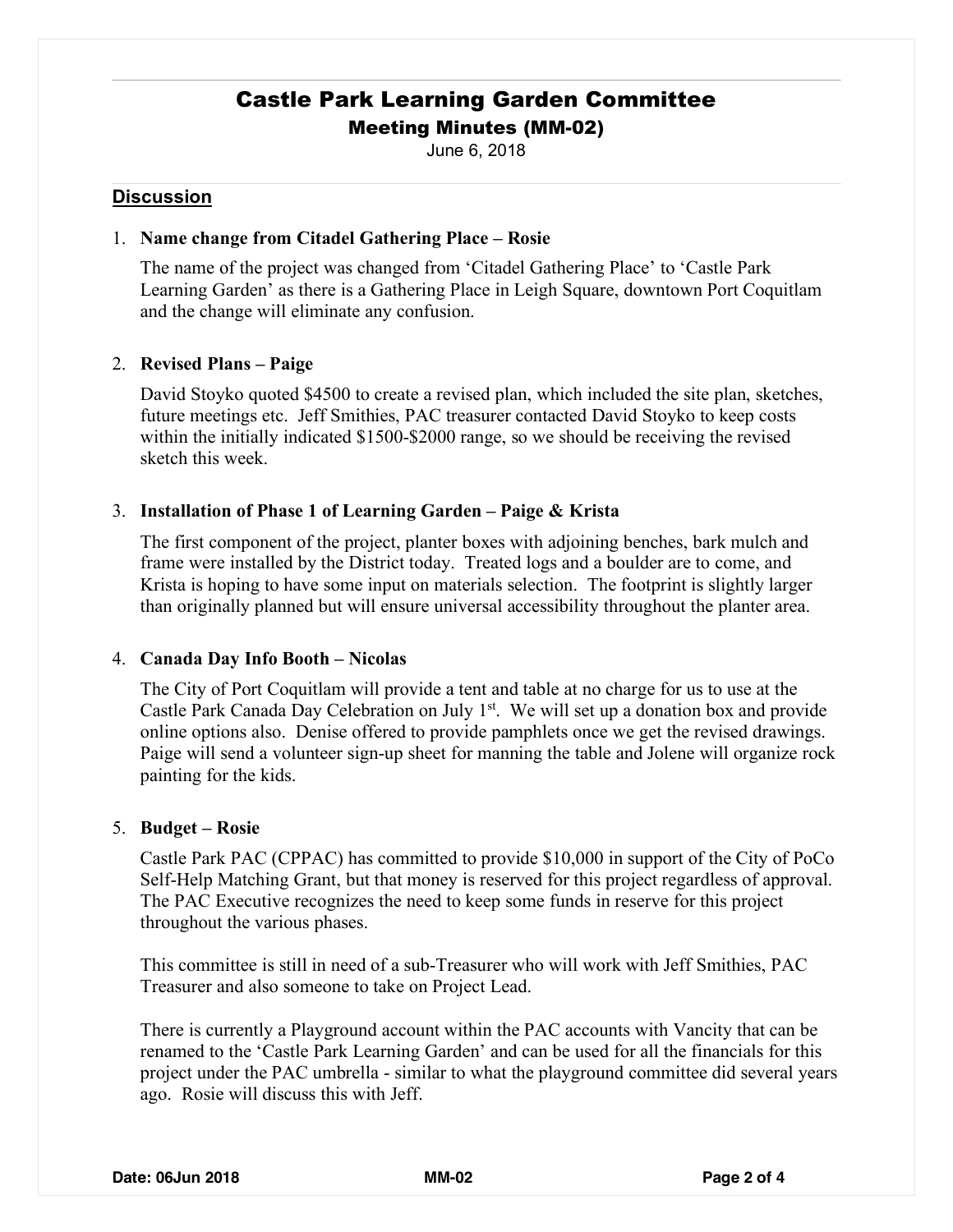June 6, 2018

### 6. **Update about Grants – Rosie and Denise**

The Port Coquitlam Self-Help Matching Grant (for \$10,000) was submitted via email to the City by Rosie on April 30<sup>th</sup>, 2018. Many thanks to Pamela for preparing this initial grant application! Final decisions will be made at the end of June and we should know by early July. Rosie will send everyone in the group a copy which can be used to cut and paste for future grant writing.

There was some discussion regarding the Capital Projects grant (BC Government) which would be due by July  $31<sup>st</sup>$  (grant for up to 50% of the total project cost to a max. of \$250,000). There is a financial requirement which states the applicant must have matching funds equaling or exceeding the funding requested.

Jolene found a couple of grants including the Rick Hansen grant due July  $1<sup>st</sup>$ . As the revised plan from David Stoyko will not include a revised cost estimate, grant proposals should use the original 2012 cost estimate numbers  $+30\%$ .

### 7. **Fundraising – Nicolas, Deb, Pamela, Denise, Jolene**

**Canada Day Celebration:** See note 4 above.

**Will Stroet**: Jolene looked into Will Stroet concerts - rates are \$885 weekdays and \$1000 on weekends. The consensus was to request November 23 at 6:30pm in the gym. Early-bird tickets could be sold at \$10/each then \$12 after a certain date. This could be open to the community or if we keep in the school then we could use Backpac for payment and registration. Children under 1 would be free and max allowable would be the gym capacity. We could also run concession out of the PAC kitchen to bring in more funds.

**Carnival**: Many schools host carnivals/fairs near the end of the school year and this could be an option for 2019. Rosie to look into this further.

**GoFundMe**: Jolene also looked into a GoFundMe campaign, fees include 2.9% + 0.30 per donation. This could be used at the Canada Day event. Rosie to send contact info for Jeff to integrate this with the 'playground' account, (soon to be renamed).

### **Action Items**

- Organize Canada Day Celebration (i.e. volunteer sign-up, create and print pamphlets, create display, organize donation options)
- Change PAC 'Playground' account to 'Castle Park Learning Garden' and link to GoFundMe site.
- Continue to look for grant opportunities and assess eligibility.